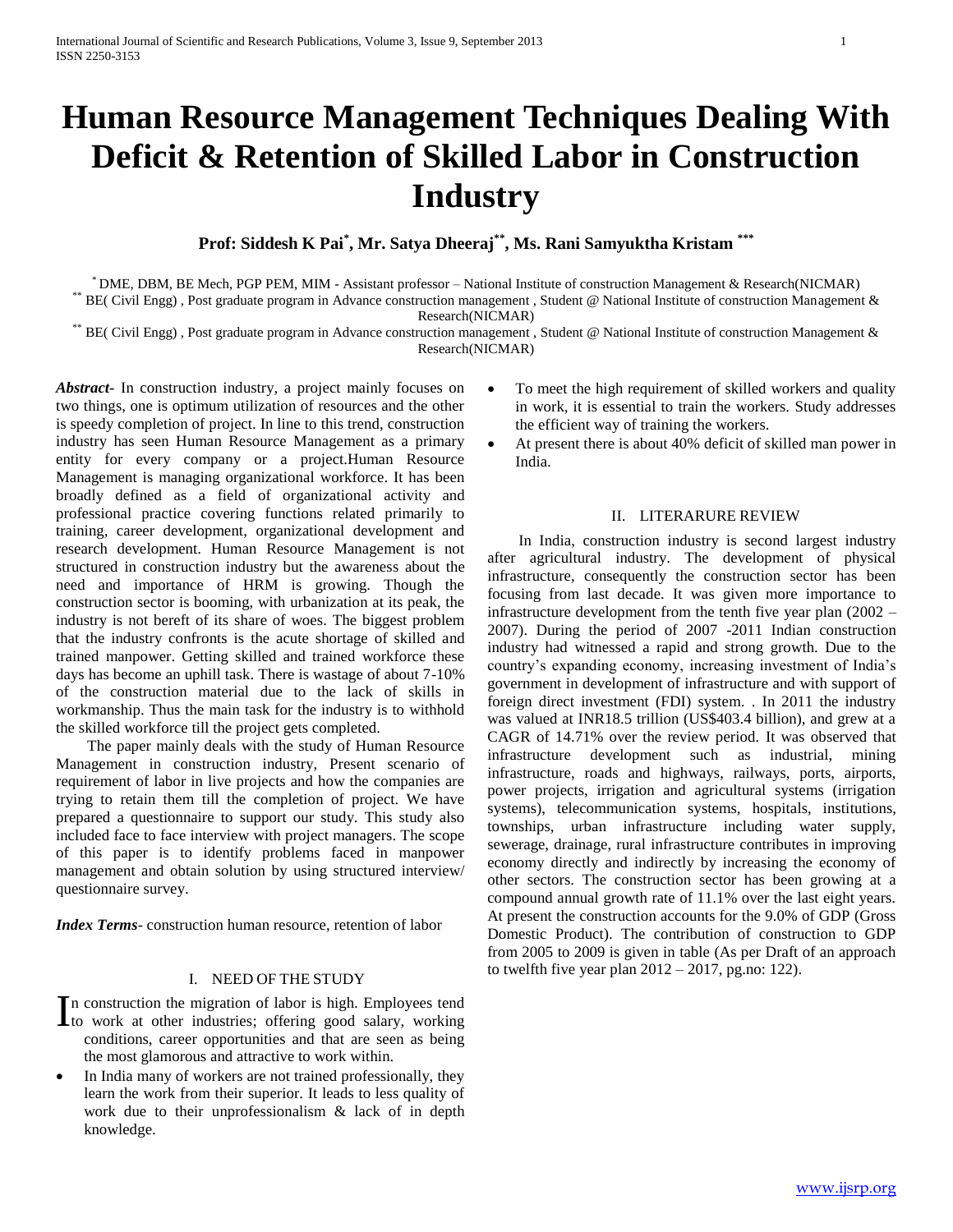# **TABLE 1.1 Percentage Constribution Of GDP by Construction Sector To Total GDP**

| Year | GDP (at current<br>Prices)<br>(new series) (Rs.<br>crore) | GDP:<br><b>Construction</b><br>(at<br>current<br>prices)<br>(new<br>series)<br>(Rs.<br>crore) | <b>Percentage</b><br>Contribution<br><b>GDP</b><br>of<br>by<br>Sector<br>Const.<br>to Total GDP |
|------|-----------------------------------------------------------|-----------------------------------------------------------------------------------------------|-------------------------------------------------------------------------------------------------|
| 2005 | 28,77,701                                                 | 2,12,807                                                                                      | 7.4                                                                                             |
| 2006 | 32,82,385                                                 | 2,64,173                                                                                      | 8.0                                                                                             |
| 2007 | 37,79,385                                                 | 3,19,180                                                                                      | 8.4                                                                                             |
| 2008 | 43,20,892                                                 | 3,76,266                                                                                      | 8.7                                                                                             |
| 2009 | 49, 33, 183                                               | 4,37,017                                                                                      | 8.9                                                                                             |

 The following table shows the requirement of Human Resource for Construction (2022) as per approach plan 2012.

| <b>TABLE 1.2 Requirement Of Human Resource For</b> |  |
|----------------------------------------------------|--|
| <b>Construction by 2022</b>                        |  |

| <b>Type of Manpower</b>                  | <b>Required man years</b> |
|------------------------------------------|---------------------------|
| 1. Engineers                             | 3.72 million man years    |
| 2. Technicians                           | 4.32 million man years    |
| 3. Support Staff                         | 3.65 million man years    |
| 4. Skilled Workers                       | 23.35 million man years   |
| 5. Unskilled/ Semi<br>skilled<br>workers | 56.96 million man years   |
| <b>Total Manpower</b>                    | 92 million man years      |

# III. RESEARCH METHODOLOGY

 Construction industry contains various types of human resources such as strategic managers, project managers, architects, construction managers, engineers, construction supervisors and labor. Each has their own roles & responsibilities. In this study we concentrate on the labor only. This study gives information about construction labor in some parts of India. Those contain Goa and some parts of Andhra

# **Data Collection (Questionnaire technique):**

Pradesh, Karnataka, Gujarat and Maharashtra.

 For this study we select two ways to collect data. One is through structured interview of HR, PM and engineers and second is through structured questionnaire. For the data collection, in Goa we met the HR, PM & engineers of different companies and we collected data through structured interview and questionnaire. We found answers of experienced people are more appropriate & shows importance of human resource management in industry. So we decided to consider a sample which provides us potential and prevailing information about the industry. These mainly pertain to educational qualification and experience. These are as follows:

- i. People completed his/her diploma and 4-5 years of experience in construction field,
- ii. People completed his/her Graduation or Post graduation in engineering and 2 years of experience in construction field,
- iii. People completed his/her Post graduation in Management or from NICMAR and 1 year of experience in construction field.

# **Inference from the data collected:**

 Deficit percentage of Local available Manpower**:** Out of 48 respondents only 21 respondents give the information about manpower required and available for the project. So we analyzed deficit percentage for those 21 responses only.

 The study show that on an average 47.77% of all levels of labor, 53.06% of skilled, 49.71% semi skilled and 40.54% unskilled are deficit in overall industry. This deficit % is changed based on type of project and location of project. Study shows deficit of 51.50% in real estate sector, 46.40% in infrastructure sector. Responses indicates deficit of 41.04% in urban, 54.61% in sub urban, 46.50% in rural area. The following table shows deficit % as per level of labor.

|                        | <b>Sample</b> | Deficit percentage |             |           |         |  |
|------------------------|---------------|--------------------|-------------|-----------|---------|--|
| <b>Type of Project</b> | size          | <b>Skilled</b>     | semiskilled | unskilled | Average |  |
| <b>Real Estate</b>     |               | 53.47              | 56.39       | 44.64     | 51.50   |  |
| Infrastructure         | 12            | 55.13              | 47.54       | 36.54     | 46.40   |  |
| Industrial             |               | 58.33              | 60.00       | 88.00     | 68.78   |  |
| Others                 |               | 20.00              | 18.75       | 12.50     | 17.08   |  |
| Total                  | 21            | 53.06              | 49.71       | 40.54     | 47.77   |  |

# **Deficit percentage of labor w.r.t Type of Project**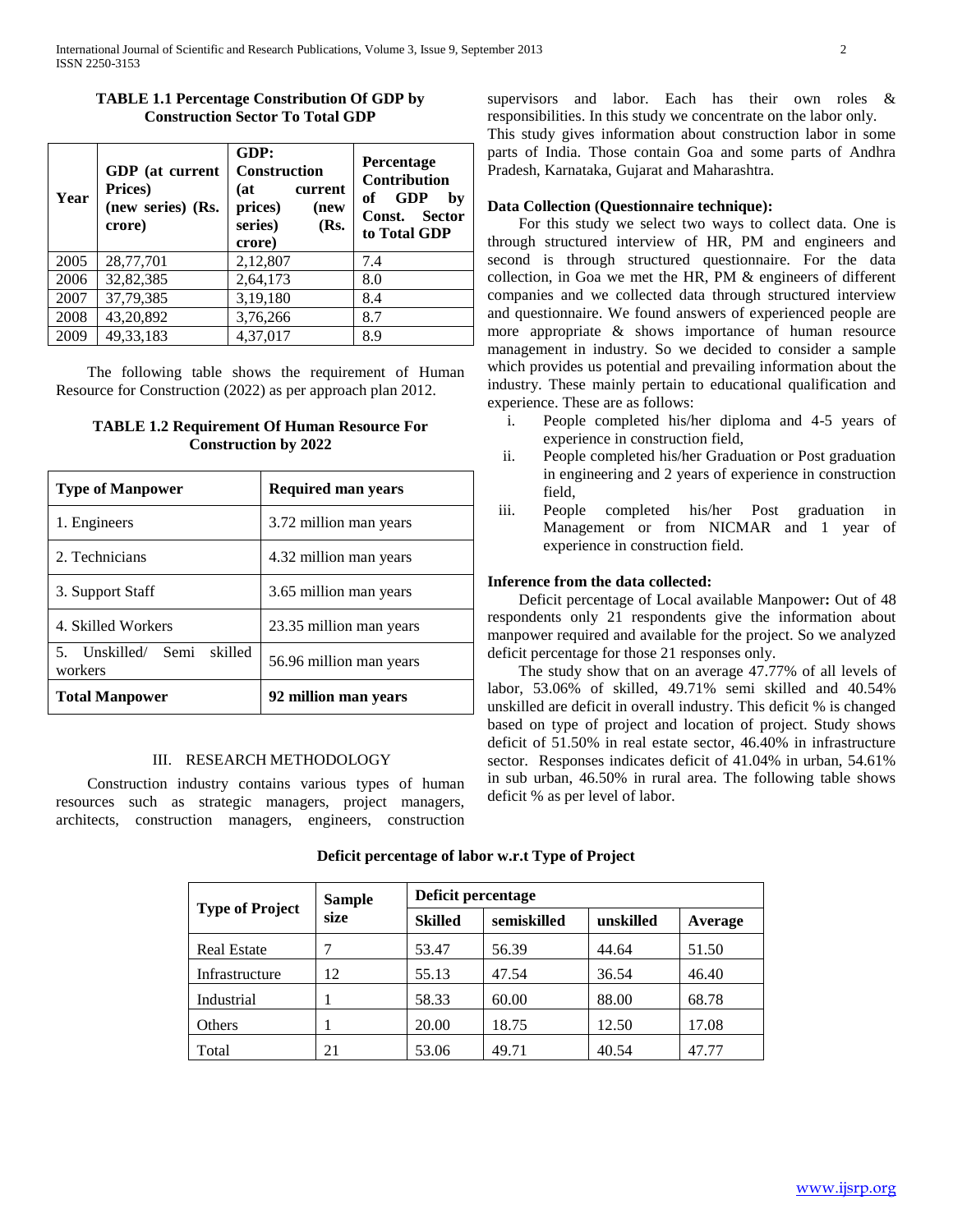| Location<br>of | <b>Sample</b> | Deficit percentage |             |           |         |
|----------------|---------------|--------------------|-------------|-----------|---------|
| Project        | size          | <b>Skilled</b>     | semiskilled | unskilled | Average |
| Urban          | 7             | 47.97              | 47.41       | 27.76     | 41.04   |
| Sub urban      | 8             | 56.09              | 53.38       | 54.36     | 54.61   |
| Rural          | 6             | 54.95              | 47.50       | 37.04     | 46.50   |
| Remote         | $\theta$      | 0.00               | 0.00        | 0.00      | 0.00    |
| Total          | 21            | 53.06              | 49.71       | 40.54     | 47.77   |

## **Deficit percentage of labor w.r.t Location of Project**

# **Effects due to lack of manpower**

 In a project the requirement of labor is important, if the labor is not available the effects for the projects are generally Delay, Low quality, Cost implications for which 97.9% of the respondents say there is effect of delay, 87.5% of the respondents

say their will a low quality and about 81.3% of the respondents say there will be cost implications and whereas about 14.6% of respondents say they may be other effects.

|                  | Yes              |                | N <sub>0</sub> |         |  |
|------------------|------------------|----------------|----------------|---------|--|
| <b>Effects</b>   | <b>Frequency</b> | <b>Percent</b> | Frequency      | Percent |  |
| Delay            | 47               | 97.9           |                | 2.1     |  |
| Low quality      | 42               | 87.5           | 6              | 12.5    |  |
| Cost implication | 39               | 81.3           | 9              | 18.8    |  |
| Others           |                  | 14.6           | 41             | 85.4    |  |

# **Effects due to lack of manpower**

# **Ways to cope with lack of manpower:**

 From the entire survey, we found some ways to cope up with deficit skilled labor as follows:

- i. By providing training to local available labor.
- ii. We should provide good incentives, better pay scale and facilities need by labor to keep them with company and to attract other sector labor to meet requirement.
- iii. Mechanization reduces the labor required in the site. But it needs high skilled persons to operate machines. So many companies selection the operators trained from diff training institutes or giving training to available labor. Some of the companies maintain the departmental labor with the company and training them in operation & maintenance of machines for better product. Most of the times they are taking lease from equipment banks
- iv. Proper labor management and monitoring. Making the best use of available labor by increasing the work hours, use for multiple works or motivating them to work to maximum capacity and not to waste time during work hours etc.
- v. Recruiting the multi-skilled workers decreases the workers required and ideal time of worker. It increases the productivity and labor requirement at site.
- vi. Shift workers from other site or try to attract/contact new labor contractors.
- vii. Providing incentives on target achievement to labor contractor and labors. This attracts labor to work in project.
- viii. Providing P.F, G.F, on behalf of labor contracts to attract more labor contracts.
- ix. Offering competitive rates.
- x. Increase the period for completion of project.
- xi. Giving works to sub-contractors and distributing the work or project.
- xii. Advance payments to contractors.

#### IV. CONCLUSION

 In this study we were only concentrated on low level work force such as labors/workers.. Responses are from different projects located in different areas, out all responses 47.9% from urban, 31.3% from sub urban and 20.8% from rural area. Responses from projects located in remote area were not obtained

 Research shows that overall 47.77% of labors are deficit locally in all the sectors, about 53.06% of skilled workers are deficit in all the sectors. Compare to urban and rural workers are deficit in suburban areas accounted to 54.61%. Research indicates that most of workers about 41.7% are leaving within 6 months, workers leaving after 6 months and before end of the project is very less about 16.7%. It gives idea that workers sustained up to 6 months will leave after completion.

 Due to lack of skilled manpower projects are suffered with mainly delays, cost over runs and low quality works. A few other effects such as wastages of materials, loss of reputation of firm in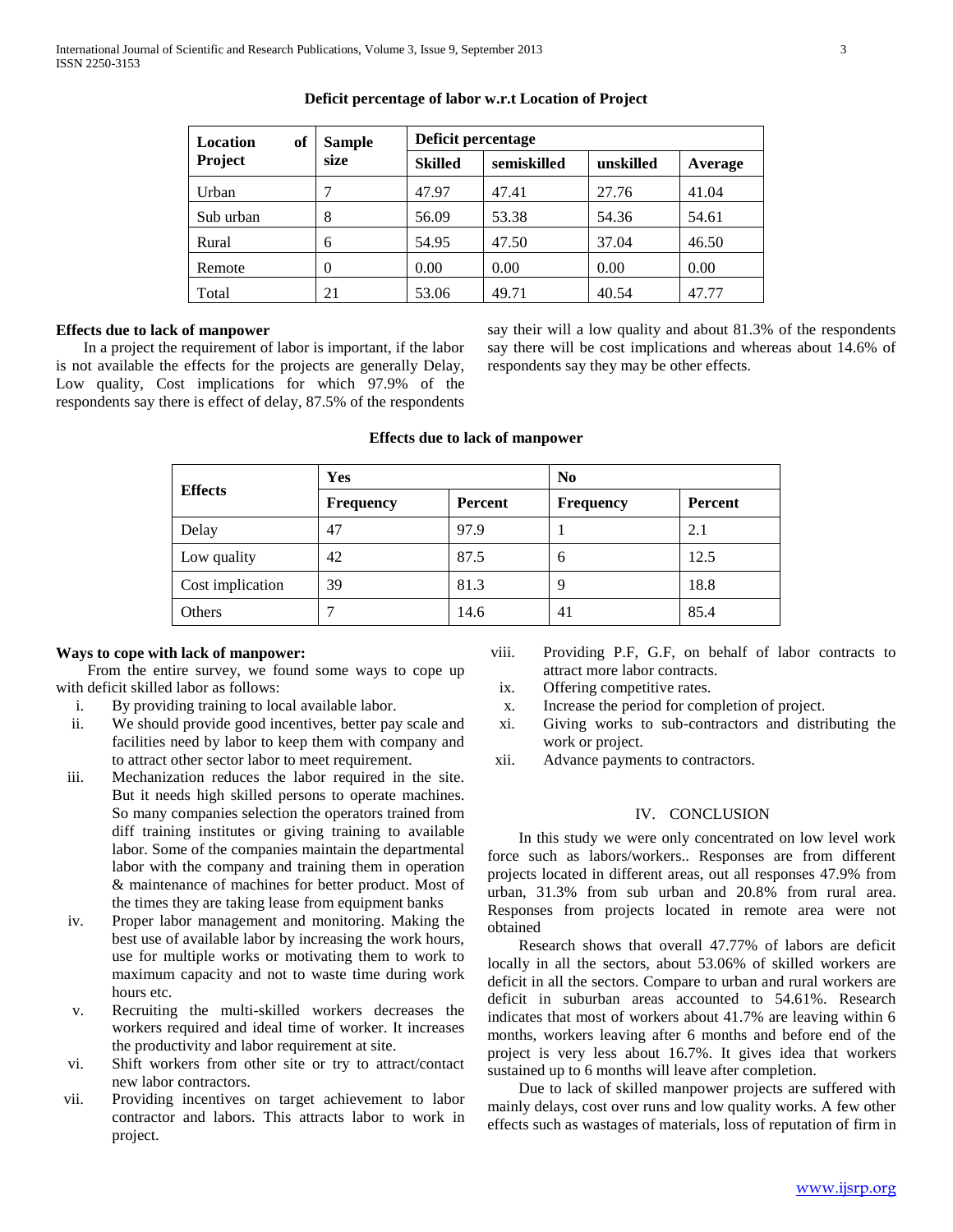industry and accidents which reduce confidence in workers etc. are listed.

About 50% responses indicates only  $50 - 79\%$  of workers shows the interest towards training. Lack of motivation in workers, low education, communication and time consumption are main barriers in training, others like short term contracts, financial & family problems of workers and fewer profit margins in project also increases barriers for training.

 Factors that motivate workers are money, hygiene environment and good working culture. Many companies keep

Identify the constructs of a Journal – Essenti

# **APPENDIX : QUESTIONNAIRE**

- 1. Name : Mr./Mrs.
- 2. Age and Experience :
- 3. Educational Qualification :
- 4. Designation and Department :
- 5. Contact Address :

| Personal  | Professional |
|-----------|--------------|
| Phone No: | Phone No:    |
| Email:    | Email:       |

- 6. Duration of the Project (Select appropriate Option)
- 7. Total Project Cost \_\_\_\_\_\_\_\_\_\_\_\_\_\_\_\_\_\_\_\_\_\_\_\_
- 8. Project Location(Select appropriate Option) Urban Sub Urban Village Remote
- 9. Optimal Man Power<sup>1</sup> Required For Project & Availability at the near Location (Local Labor) (Give Approximate no)

|              | No. of Required | No.       | of | Local |
|--------------|-----------------|-----------|----|-------|
|              |                 | Available |    |       |
|              |                 |           |    |       |
| Skilled      |                 |           |    |       |
|              |                 |           |    |       |
| Semi Skilled |                 |           |    |       |
|              |                 |           |    |       |
| Un skilled   |                 |           |    |       |
|              |                 |           |    |       |

10. How frequently skilled workers leaves the company (Select appropriate Option)

| Within 3 months             |  |
|-----------------------------|--|
| Within 6 months             |  |
| Within 12 months            |  |
| After completion of project |  |

11. What is the best way of procuring the manpower (Select appropriate Option)

Migrating skilled manpower

 $\overline{a}$ 

their skilled workers with them by paying competitive wages, timely payments, good working culture, hygiene environment and sufficient work. In addition to these companies providing bonuses, incentives, and gifts on achievement of targets and also providing PF through labor contractor.

 Many companies are mechanizing there construction or giving training to local labors to cope with lack of manpower. To reduce people required for project many companies are procuring multi-skilled workers.

<sup>1</sup> Manpower/ Workers means Labor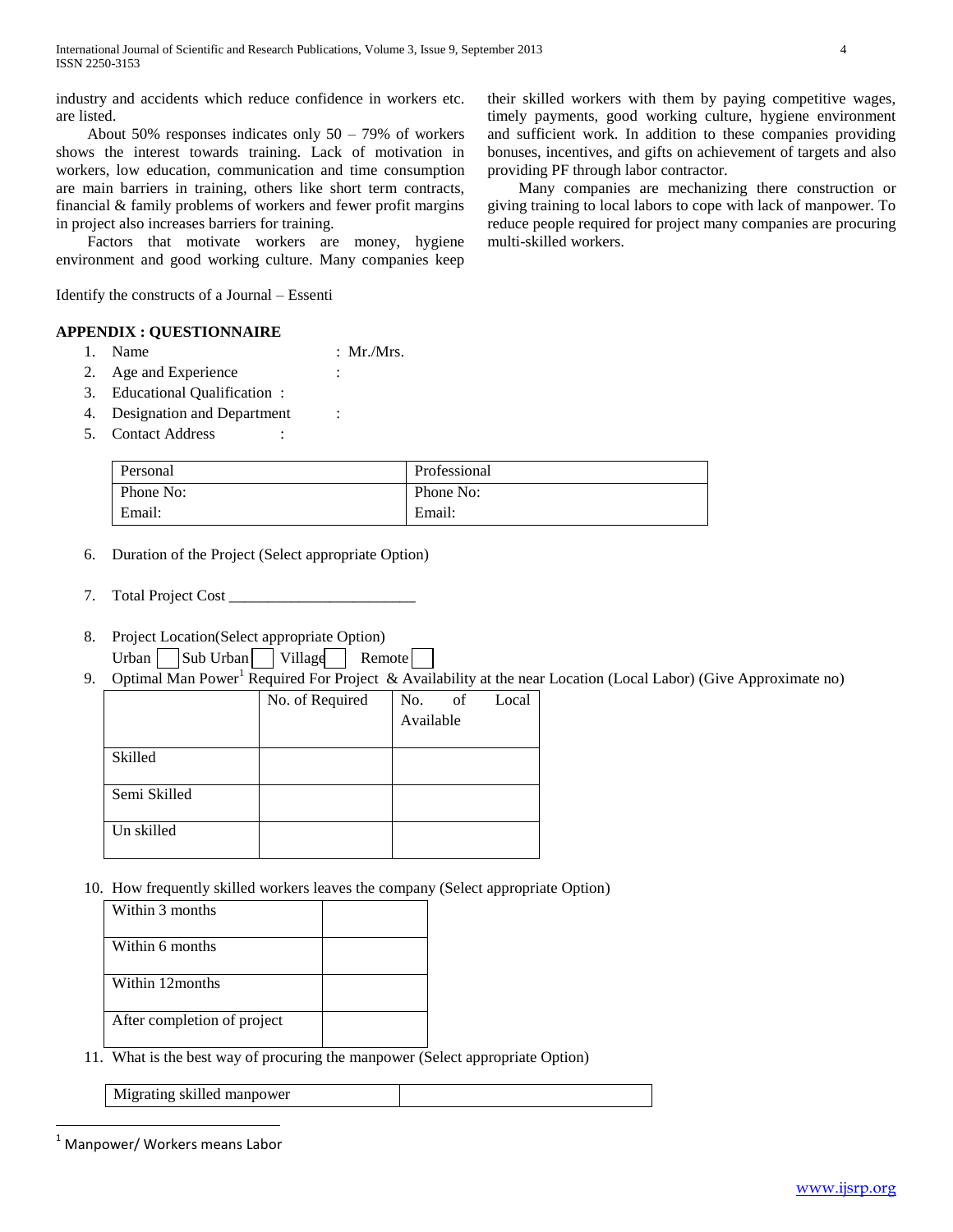| Local semi Skilled by giving training |  |
|---------------------------------------|--|
| Others (Please Specify)               |  |

- 12. Ways to cope with the lack of manpower
- 13. Unskilled manpower required basic domain Knowledge of work they are doing (Select appropriate Option) Yes No May/May not
- 14. Effects due to lack of required manpower (Select appropriate Option/s)

| Effect                   |  |
|--------------------------|--|
| Delay of Project         |  |
| <b>Quality Deviation</b> |  |
| Cost over runs           |  |
| Others (Please Specify)  |  |

15. What are the different techniques used to train the Workers, in those which will be the economical and effective (Select appropriate Option/s)

|                                     | Techniques adopted | Economical | Effective |
|-------------------------------------|--------------------|------------|-----------|
| By using face to face demonstration |                    |            |           |
| how to do                           |                    |            |           |
| Video demonstration how to do       |                    |            |           |
| <b>Practical Demonstration</b>      |                    |            |           |
| Drama / Role playing                |                    |            |           |
| Other techniques                    |                    |            |           |
| (Please Specify)                    |                    |            |           |

- 16. What is the percentage of positive response by workers to take training (Select appropriate Option)
- 17. What are different welfare programs provided to workers (Select appropriate Option/s)

| Accommodation and Food                           |  |
|--------------------------------------------------|--|
| Facilities like drinking water, electricity etc. |  |
| Others (Please Specify)                          |  |

18. What are different motivational factors motivates workers (Select appropriate Option/s)

| Money               |  |
|---------------------|--|
| Hygiene Environment |  |